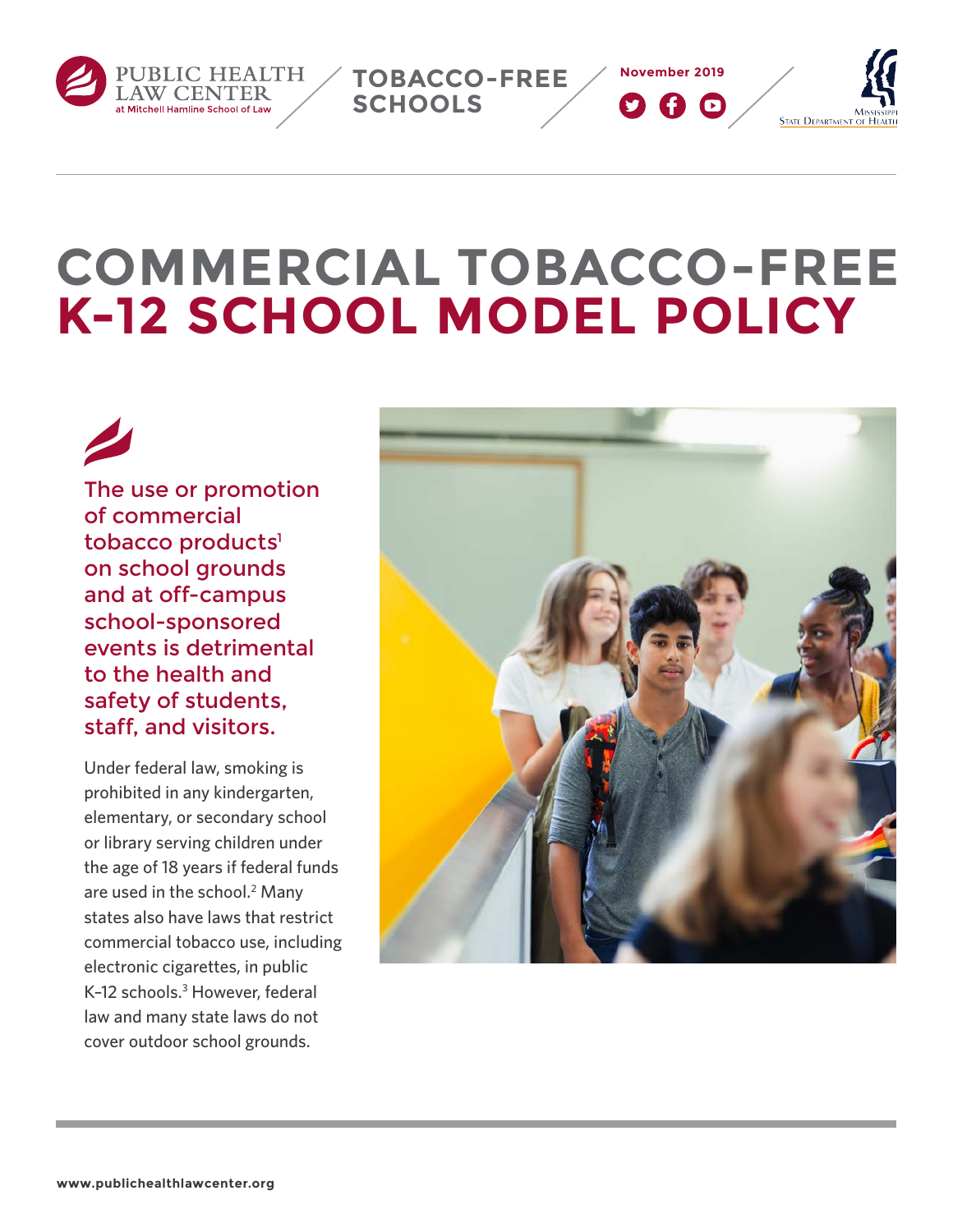

To promote an environment free of commercial tobacco in primary and secondary schools, the Public Health Law Center has prepared a comprehensive model policy that school districts and schools may adopt. The policy:

- Provides a definition of commercial tobacco products to include current and future tobacco products;
- Prohibits the following items on campus (inside and outside buildings) and at off-campus, school-sponsored events:
	- $\circ$  Tobacco products and tobacco-related devices, including electronic cigarettes,
	- $\circ$  Imitation tobacco products (such as candy cigarettes), and
	- $\circ$  Lighters;
- Prohibits accepting any donations or curriculum from any tobacco-related industry;
- { Prohibits any promotion of tobacco products, including electronic cigarette products; and
- { Includes effective and holistic enforcement options for student violations beyond suspension and expulsion.

Both this publication and *[Commercial Tobacco-Free K-12 School Model Policy: Questions &](https://www.publichealthlawcenter.org/sites/default/files/resources/Commercial-Tobacco-Free-K-12-School-Model-Policy-Q-and-A-2019.pdf)  [Answers](https://www.publichealthlawcenter.org/sites/default/files/resources/Commercial-Tobacco-Free-K-12-School-Model-Policy-Q-and-A-2019.pdf)* reflect this policy.

# Free Legal Technical Assistance

As with all policy drafting, this K–12 Model Policy is only to be used as a guide. Each school district or school may consider modifications that reflect local needs, resources, and situations. You should review your policy with a legal technical assistance provider to ensure internal consistency, especially if you change terms or delete provisions.

The Public Health Law Center may be able to review the draft of your school or school district's commercial tobacco-free policy. The Center also offers trainings on drafting effective policies. Please check our website at [www.publichealthlawcenter.org](http://www.publichealthlawcenter.org) for more information about policy drafting and other model policies and resources. To request assistance, e-mail [publichealthlawcenter@mitchellhamline.edu](mailto:publichealthlawcenter%40mitchellhamline.edu?subject=).

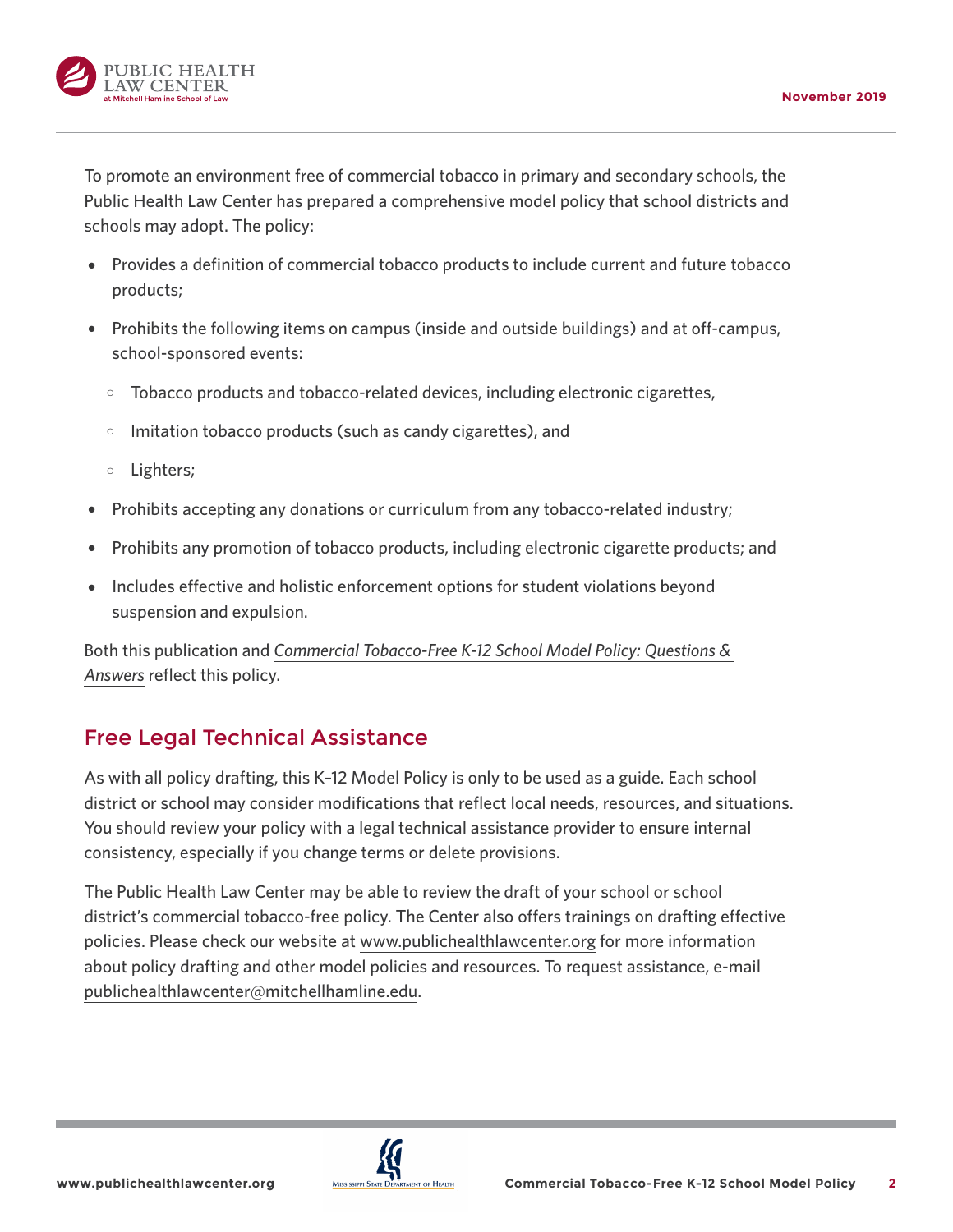<span id="page-2-0"></span>

# K-12 Schools, Commercial Tobacco-Free: Model Policy Questions & Answers

#### I. Findings

- (A) Commercial<sup>[4](#page-10-0)</sup> tobacco use is the single most preventable cause of death in the United States.<sup>5</sup>
- (B) In the United States, smoking causes 480,000 deaths annually and is responsible for nearly \$170 billion in excess medical care costs.<sup>[6](#page-10-0)</sup>
- (C) Nicotine is found in all commercial tobacco products, including electronic smoking devices[.7](#page-10-0) Exposure to nicotine during adolescence and young adulthood can cause addiction and harm the developing brain.<sup>8</sup>
- (D) The use of commercial tobacco products by children in the United States is a pediatric disease of considerable proportions that results in new generations of nicotine-dependent children and adults.<sup>9</sup>
- (E) In 2018, 27.1 percent of U.S. high school students were current users of commercial tobacco products, totaling 4 million. Overall commercial tobacco use by high school students increased in the United States by 38 percent during 2017–2018, which reversed recent declines in commercial tobacco use by youth in the United States. This increase was driven by the use of electronic smoking devices (also known as e-cigarettes, vapes, Juul), which rose 78 percent during 2017–2018[.10](#page-11-0) By 2018, an estimated 3.05 million (20.8 percent) of high school and 570,000 (5.7 percent) of middle school students were current users of e-cigarettes, the majority (67.8 percent) of whom use flavored e-cigarettes.<sup>11</sup>
- (F) Children are exposed to tailored, targeted, substantial, and unavoidable tobacco industry marketing and advertising that leads young people to (1) hold favorable beliefs about, (2) overestimate the prevalence and undermine the health harms of, and (3) become more likely to begin to use commercial tobacco.<sup>12</sup>
- (G) Electronic delivery smoking devices create and increase nicotine addiction among young people. In 2018, the U.S. Surgeon General declared use of electronic delivery smoking devices as an epidemic among young people.<sup>[13](#page-11-0)</sup> Using these products may also encourage youth to try other combustible tobacco products that are known to cause disease and lead to premature death.

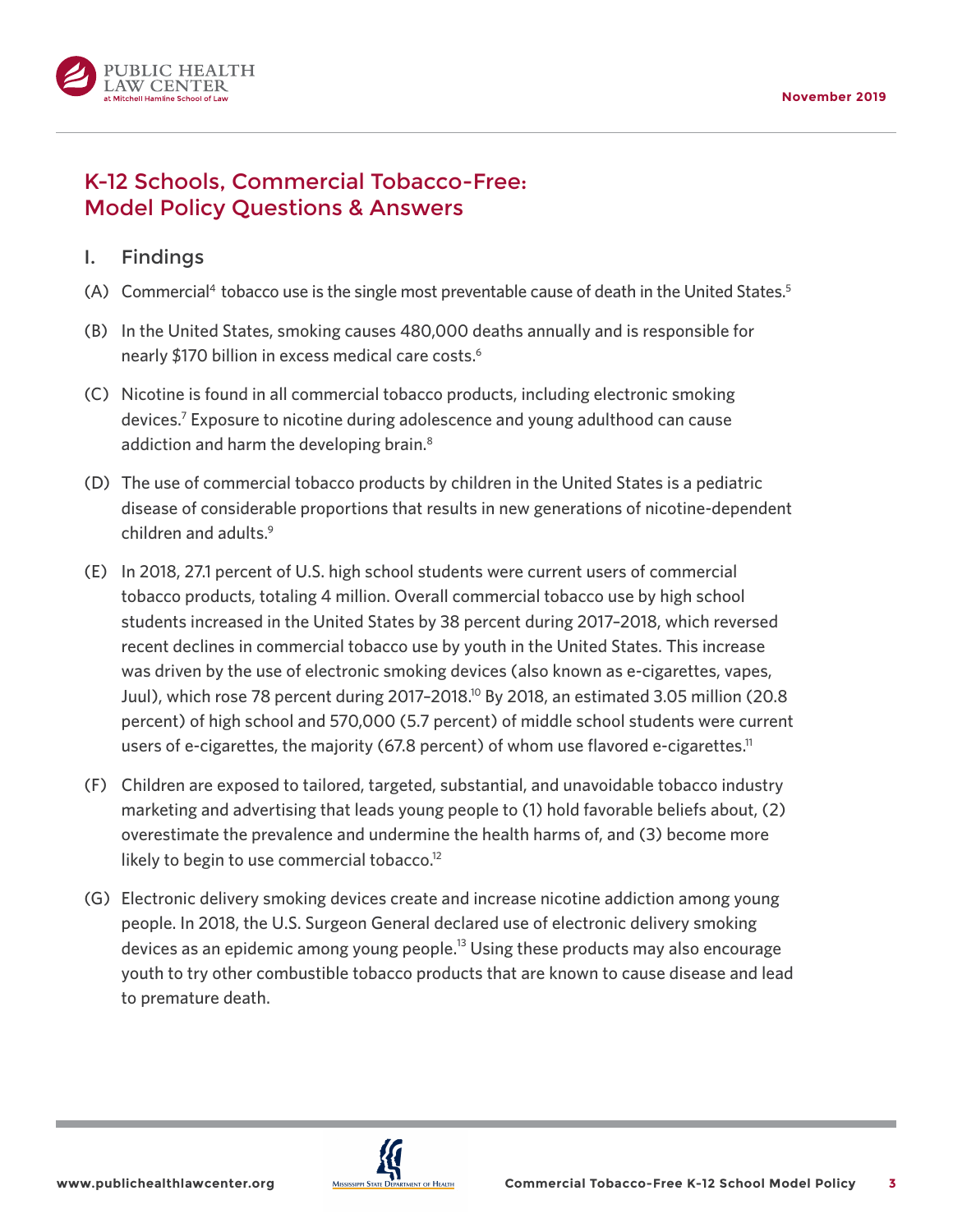<span id="page-3-0"></span>

- (H) Imitation tobacco products, such as candy cigarettes and smokeless chew, may lead youth to use commercial tobacco by desensitizing them to the dangers of tobacco and by advancing the idea that commercial tobacco use is socially acceptable[.14](#page-11-0)
- (I) Evidence has shown anti-tobacco use campaigns sponsored by the tobacco industry (including electronic smoking device manufacturers and retailers) do not prevent youth from using commercial tobacco products and may encourage youth to smoke and create positive associations with the tobacco industry[.15](#page-11-0)

#### II. Purpose

**This is a comprehensive policy designed to ensure a safe learning and work environment free of commercial tobacco.**

- (A)  $\Box$  The  $\Box$  district name  $\Box$  Board of Education $\Box$  /  $\Box$  school name  $\Box$  recognizes that the use of commercial tobacco products, including electronic smoking devices, is a health, safety, and environmental hazard for students, staff, visitors, and school facilities. The board is acutely aware of the serious health risks associated with the use of commercial tobacco products, including electronic smoking devices, to users and non-users. The [ board/ school I believes that the use or promotion of commercial tobacco products, including electronic smoking devices, on school grounds and at off-campus school-sponsored events is detrimental to the health and safety of students, staff, and visitors.
- (B) The  $[$  board/school  $]$  also believes accepting gifts or materials from the tobacco industry will send an inconsistent message to students, staff, and visitors.
- (C) The [ board/school ] embraces that adult staff and visitors serve as role models for students. The board embraces its obligation to promote positive role models in schools and to provide an environment for learning and working that is safe, healthy, and free from unwanted smoke or aerosol and other commercial tobacco use for the students, staff, and visitors.

THEREFORE, the [ board/school ] adopts the following commercial tobacco-free policy:

#### III. Definitions

- (A) **"Administrator"** means any person who has disciplinary and managerial authority to enforce school policies in [ district/school name ], including but not limited to principals, vice-principals, and office personnel.
- (B) **"Any time"** means 24 hours a day, seven days a week, 365 days a year.

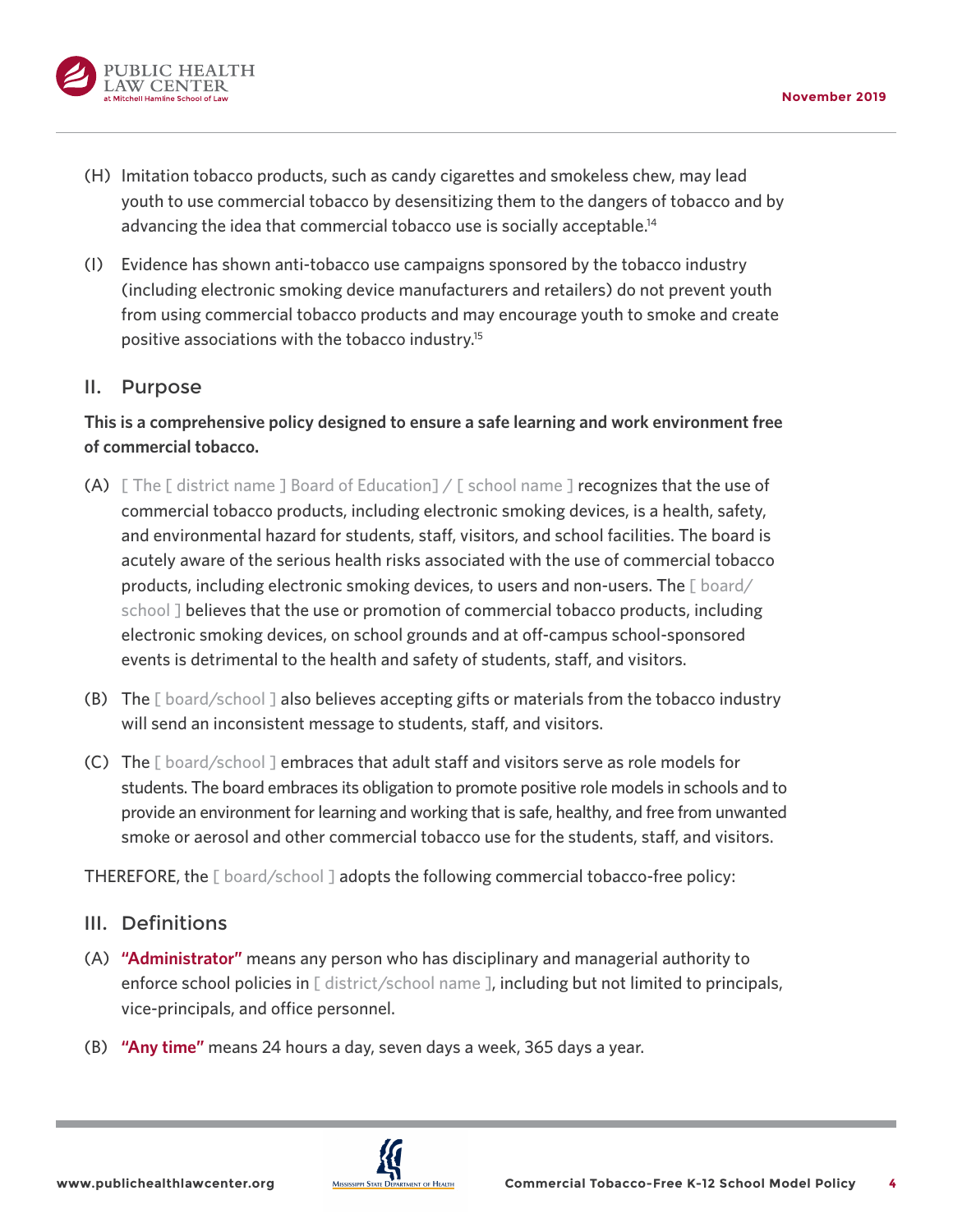

- (C) **"Electronic smoking device"** means any product containing or delivering nicotine, or any other substance, whether natural or synthetic, intended for human consumption through the inhalation of aerosol or vapor from the product. "Electronic smoking device" includes, but is not limited to, devices manufactured, marketed, or sold as e-cigarettes, e-cigars, e-pipes, vape pens, mods, tank systems, Juul, Suorin, or under any other product name or descriptor. "Electronic smoking device" includes any component part of a product, whether or not marketed or sold separately, including but not limited to e-liquids, e-juice, cartridges, or pods.
- (D) **"Imitation tobacco product"** means any edible non-tobacco product designed to resemble a tobacco product, or any non-edible non-tobacco product designed to resemble a tobacco product and intended to be used by children as a toy. "Imitation tobacco product" includes, but is not limited to, candy or chocolate cigarettes, bubble gum cigars, shredded bubble gum resembling chewing tobacco, pouches containing flavored substances packaged similar to snus, and shredded beef jerky in containers resembling snuff tins.
- (E) **"Lighter"** means a mechanical or electrical device typically used for lighting tobacco products.
- (F) **"Off-campus, school-sponsored event"** means any event sponsored by the school or school district that is not on school property, including but not limited to, sporting events, day camps, field trips, dances, or theatrical productions.
- (G) **"Parent/Guardian"** means any person that has legal guardian status over a student enrolled in [ district/school name ].
- (H) **"School**" means [ name of school/any public nursery, day care center, child care facility, Head Start program, kindergarten, elementary, secondary school, alternative learning center or adult education center  $\jmath$  operated under the control of  $\lceil$  district name  $\rceil$ .
- (I) **"School property"** means all facilities and property, including land, whether owned, rented, or leased by [ district/school name ], and all vehicles owned, leased, rented, contracted for, or controlled by [district/school name ] used for transporting students, staff, or visitors.
- (J) **"Signage"** means signs declaring that all [ district/school name ] school property is tobacco-free.
- (K) **"Smoking"** means inhaling, exhaling, burning, or carrying any lighted or heated cigar, cigarette, or pipe, or any other lighted or heated product containing, made, or derived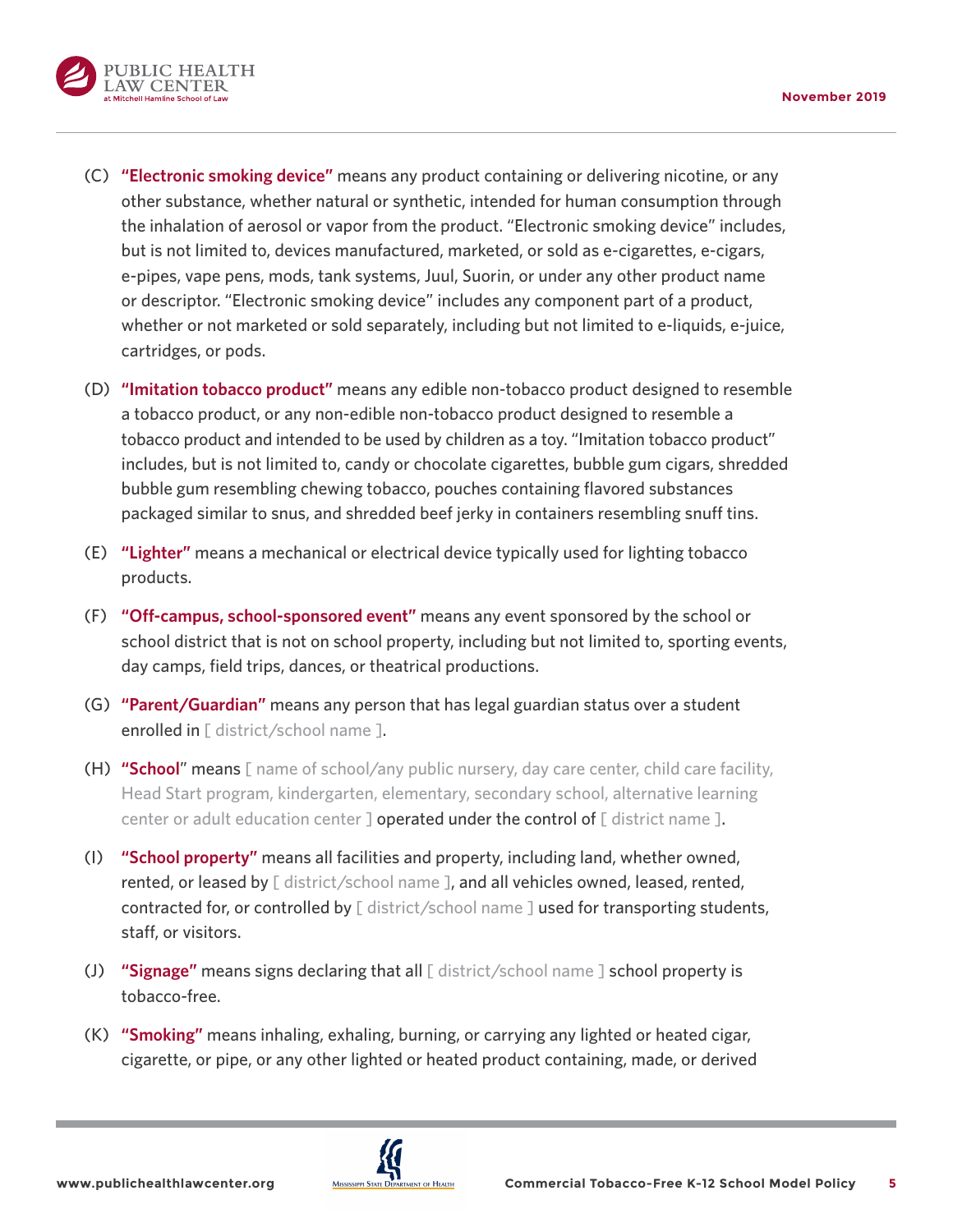

from nicotine, tobacco, marijuana, or other plant, whether natural or synthetic, that is intended for inhalation. "Smoking" also includes carrying or using an activated electronic smoking device.

- (L) **"Staff"** means any person employed by [ district/school name ] as full or part-time, or any position contracted for or otherwise employed, with direct or indirect monetary wages or compensation paid by  $[$  district/school name  $]$ , or anyone working on a volunteer basis. This term includes, but is not limited to, faculty, service personnel, volunteers, chaperones, student teachers, adult classroom or student aides, and other adults working for [ district/school name ].
- (M) **"Student"** means any person enrolled in [ district/school name ]'s educational system.
- (N) **"Tobacco industry"** means manufacturers, distributors or wholesalers of tobacco products or tobacco-related devices (e.g., Juul, Altria). This includes parent companies and subsidiaries.
- (O) **"Tobacco industry brand**" means any corporate name, trademark, logo, symbol, motto, selling message, recognizable pattern of colors, or any other indication of product identification identical or similar to those used for any brand of tobacco product, company, or manufacturer of tobacco products.
- (P) **"Tobacco product"** means any product containing, made, or derived from tobacco or that contains nicotine, whether synthetic or natural, that is intended for human consumption, whether chewed, smoked, absorbed, dissolved, inhaled, snorted, sniffed, or ingested by any other means, or any component, part, or accessory of a tobacco product, including but not limited to: cigarettes; electronic smoking devices; cigars; little cigars; cheroots; stogies; periques; granulated, plug cut, crimp cut, ready rubbed, and other smoking tobacco; snuff; snuff flour; cavendish; plug and twist tobacco; fine-cut and other chewing tobacco; shorts; refuse scraps, clippings, cuttings and sweepings of tobacco; and other kinds and forms of tobacco.
- (Q) **"Tobacco products shop"** means a retail establishment that derives more than 90 percent of its gross revenue from the sale of tobacco products, as defined in this policy.
- (R) **"Tobacco-related devices"** means ashtrays, rolling papers, wraps, or pipes for smoking and any components, parts, or accessories of electronic smoking devices.
- (S) **"Visitor"** means any person subject to this policy that is not a student, staff, or administrator as defined above.

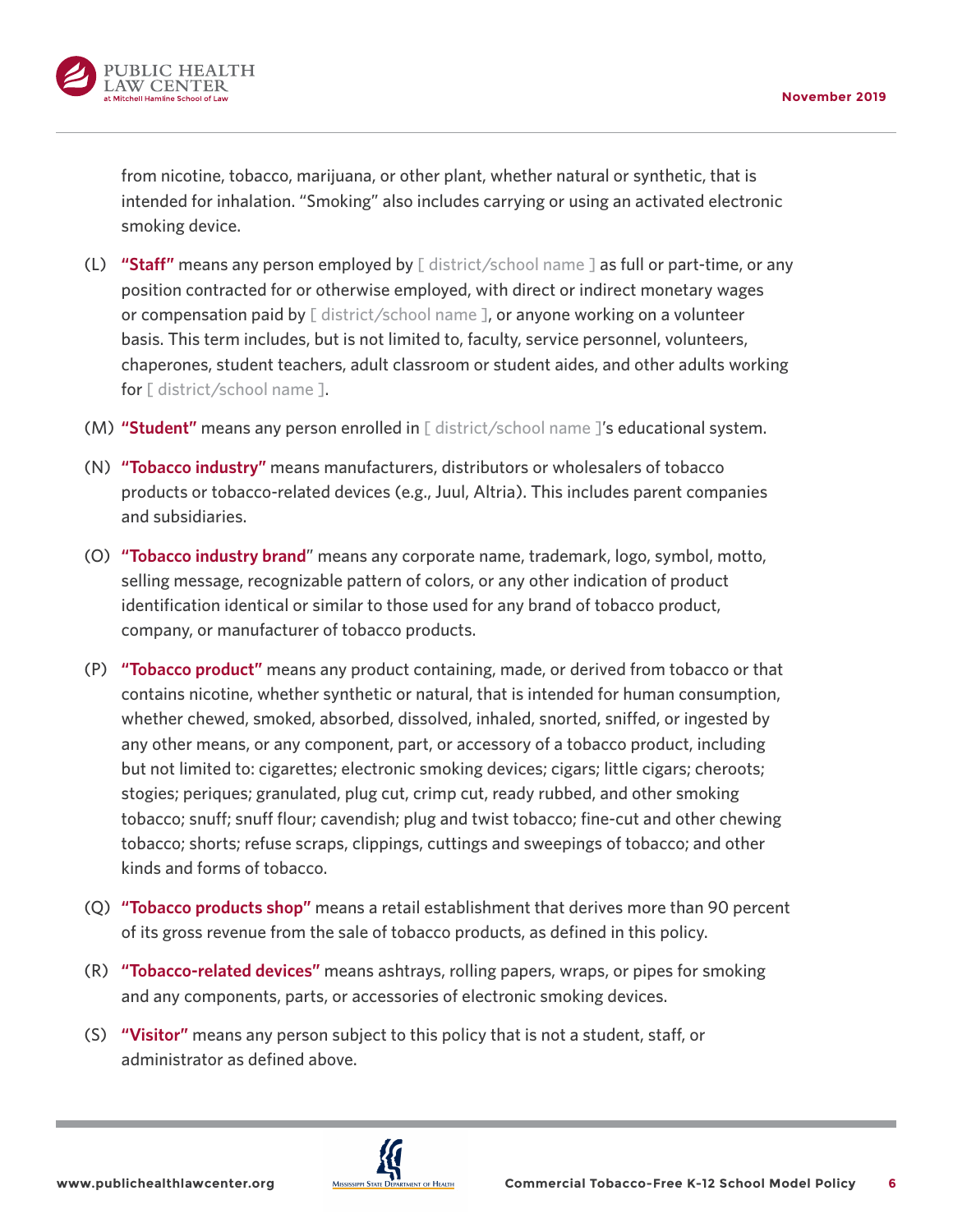

## IV. General Statement of Policy

- (A)  $\lceil$  district/school name  $\lceil$  students are prohibited from possessing, using, consuming, displaying, promoting, or selling any tobacco products, tobacco-related devices, imitation tobacco products, or lighters at any time on school property or at any off-campus, schoolsponsored event.
- (B) Administrators, staff, or visitors of  $\lceil$  district/school name  $\lceil$  are prohibited from using, consuming, displaying, activating, promoting, or selling any tobacco products, tobaccorelated devices, imitation tobacco products, or lighters at any time on school property or at any off-campus, school-sponsored events. This includes products or paraphernalia displaying tobacco industry brands.
- (C) It shall be a violation of this policy for [ district/school name ] to solicit or accept any contributions, gifts, money, curricula, or materials from the tobacco industry or from any tobacco products shop. This includes, but is not limited to, donations, monies for sponsorship, advertising, alleged educational materials, promotions, loans, scholarships, or support for equipment, uniforms, and sports and/or training facilities. It shall also be a violation of this policy to participate in any type of service funded by the tobacco industry while in the scope of employment for [ district/school name ].
- (D) It shall be a violation of this policy for any person to promote, or for  $\lceil$  district/school name ] to promote or allow promotion of tobacco products, tobacco-related devices, or imitation tobacco products on the school property or at off-campus, school-sponsored events. This includes promotion of these products via gear, technology accessories, bags, clothing, any personal articles, signs, structures, vehicles, flyers or any other materials.
- (E) [ district/school name ] shall act to enforce this policy and to take appropriate action against any student, staff, administrator, or visitor who is found to have violated this policy.
- (F) Instruction to discourage the use of tobacco products shall be included in the education provided for all students. Staff responsible for teaching tobacco use prevention shall have adequate training and participate in ongoing professional development activities to effectively deliver the education program as planned. The curriculum for this instruction will not be paid for or developed by the tobacco industry or its subsidiaries.

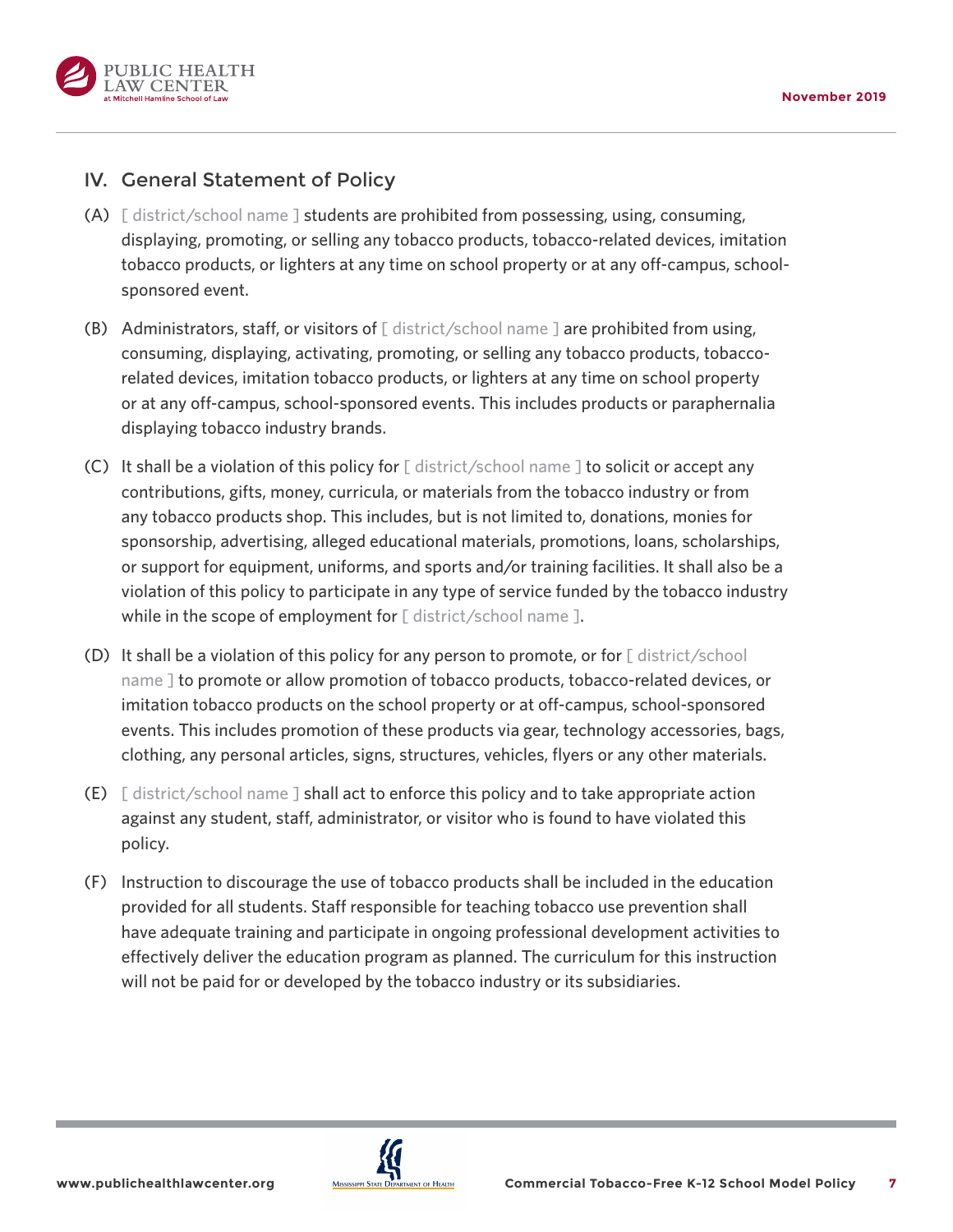

## V. Exceptions

- (A) It shall not be a violation of this policy for a person to possess or provide tobacco, tobacco-related devices, imitation tobacco products, or lighters to any other person as part of an indigenous practice or a lawfully recognized religious, spiritual, or cultural ceremony or practice. It shall not be a violation of this policy to use tobacco or tobaccorelated devices as part of an educational experience related to indigenous tobacco practices that has been approved by administrators.
- (B) It shall not be a violation of this policy for tobacco products, tobacco-related devices, imitation tobacco products, or lighters to be included in an instructional or work-related activity in [ district/school name ] school buildings if the activity is conducted by a staff member or an approved visitor and the activity does not include smoking, chewing, or otherwise ingesting the product.
- (C) It shall not be a violation of this policy for non-students 18 years and older to use or possess a product that has been approved by the U.S. Food and Drug Administration for sale as a tobacco cessation product, as a tobacco dependence product, or for other medical purposes, and is being marketed and sold solely for such an approved purpose.

### VI. Opportunities for Cessation Programs

- (A) Administrators shall consult with the local public health department or other appropriate health and allied community-based organizations to provide students, staff, and administrators with information and access to support systems, programs, and services to encourage them to abstain from the use of tobacco products.
- (B) Administrators shall identify and offer evidence-based programs and services for staff that use tobacco products to support them in complying with this policy.

### VII. Enforcement

The success of this policy depends upon the thoughtfulness, consideration, and cooperation of the whole [ district/school name ] community. All individuals on school premises, including students, staff, administrators, and visitors are responsible for adhering to and enforcing this policy. Members of the [ district/school name ] community are encouraged to communicate this policy with courtesy and diplomacy. Any person acting in violation of this policy will be informed or reminded of the policy and asked to comply.

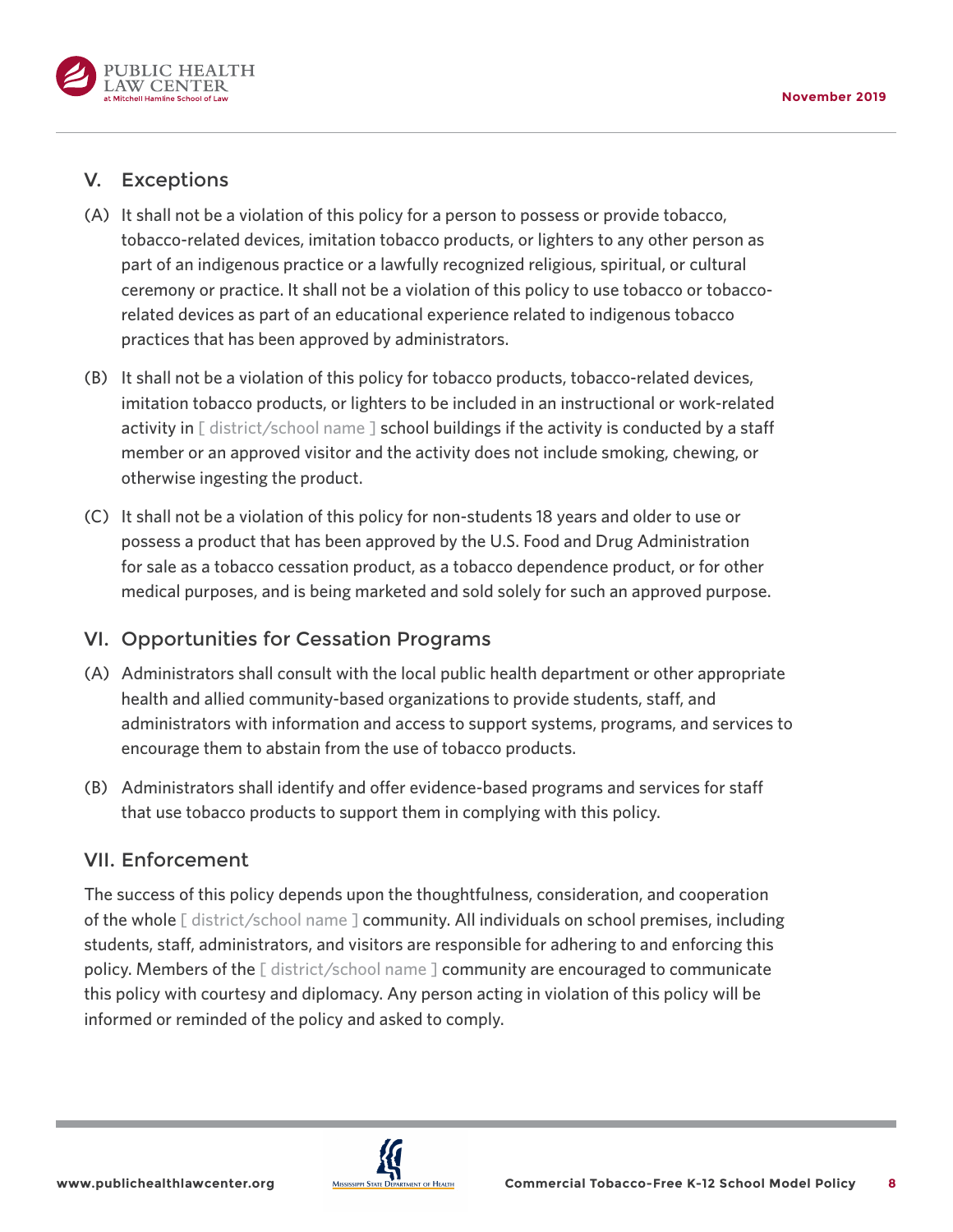

#### (A) Students

- (1) The first violation shall result in confiscation of tobacco products, tobacco-related devices, imitation tobacco products, or lighters; notification of parents and/or guardians; and at least one of the following:
	- (i) A student meeting and individual student assessment with a chemical health educator or designated staff to discuss commercial tobacco use and the school policy.
	- (ii) Student participation in a tobacco education program.
	- (iii) Provision of information to student about available cessation programs and resources.
- (2) The second violation shall result in confiscation of tobacco products, tobaccorelated devices, imitation tobacco products, or lighters; notification of parents and/ or guardians; the provision of information to the student about available cessation programs; and at least one of the following:
	- (i) A student meeting and individual student assessment with a chemical health educator or designated staff with parents and/or guardians to discuss commercial tobacco use and school policy.
	- (ii) Student participation in a tobacco education program.
- (3) The third and any subsequent violation shall result in confiscation of tobacco products, tobacco-related devices, imitation tobacco products, or lighters; notification of parents and/or guardians; the provision of information to the student about available cessation programs; student participation in a tobacco education program; and at least one of the following:
	- (i) A student meeting and individual student assessment with a chemical health educator or designated staff with parents and/or guardians to discuss commercial tobacco use and school policy.
	- (ii) Educational community service.
- (B) Staff
	- (1) The first violation of this policy shall result in a verbal warning to the staff member and an offer of a referral to cessation services.

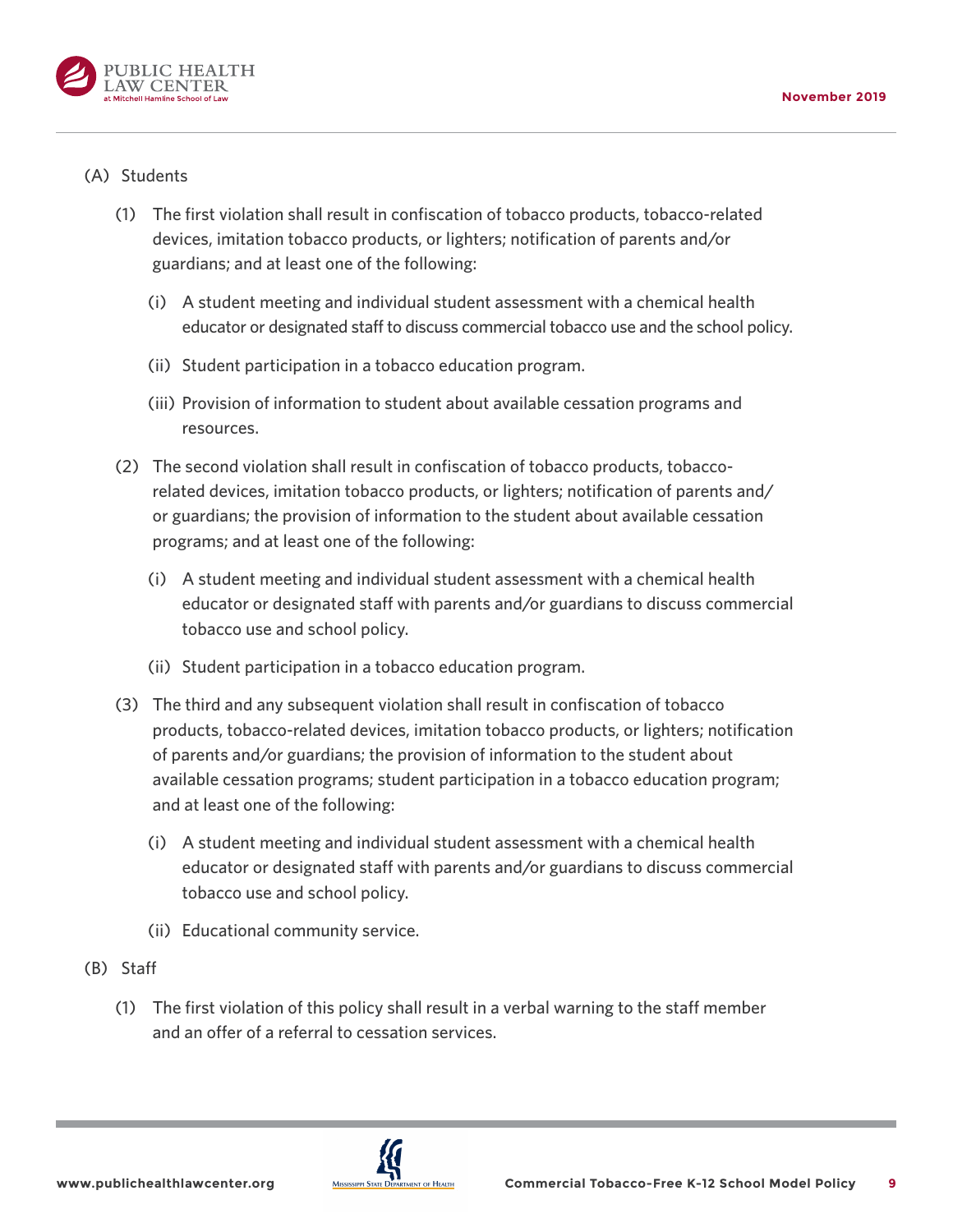

- (2) The second violation shall result in a written warning to the staff member with a copy placed in the staff member's district personnel file, and an offer of referral to cessation services.
- (3) The third violation shall be considered insubordination and shall be dealt with accordingly based on established policies and procedures for suspension and/or dismissal of staff.
- (C) Visitors
	- (1) Visitors observed violating this policy shall be asked to comply with [ district/school name ]'s tobacco-free policy.
	- (2) If a visitor fails to comply with the request, this policy violation may be referred to the building principal or other available school district supervisory personnel. The supervisor shall decide on further action that may include a directive that the visitor leave school property and forfeit any fee charged for admission to a school-sponsored event.
	- (3) Repeated violations may result in a recommendation that the superintendent prohibit the individual from entering  $\lceil$  district/school name  $\lceil$ 's property for a specified period of time.

## VIII. Dissemination of Policy

- (A) Appropriate signage shall be posted throughout the district at building entrances and other highly visible locations on all school buildings, building entrances, vehicles, vehicular entrances to school grounds, and all indoor and outdoor athletic facilities indicating that [ district/school name ] requires an environment free of commercial tobacco.
- (B) The  $\lceil$  school/district  $\lceil$  shall notify students and parents/guardians of this policy through student handbooks and orientations.
- (C) The [ school/district ] shall provide notice of this policy in staff handbooks, through orientations and employee or staff trainings, and when offering employment.
- (D) The [ school/district ] shall make reminder announcements of its commercial tobaccofree policy at [ school/district ] events at appropriate intervals throughout the events, when possible.

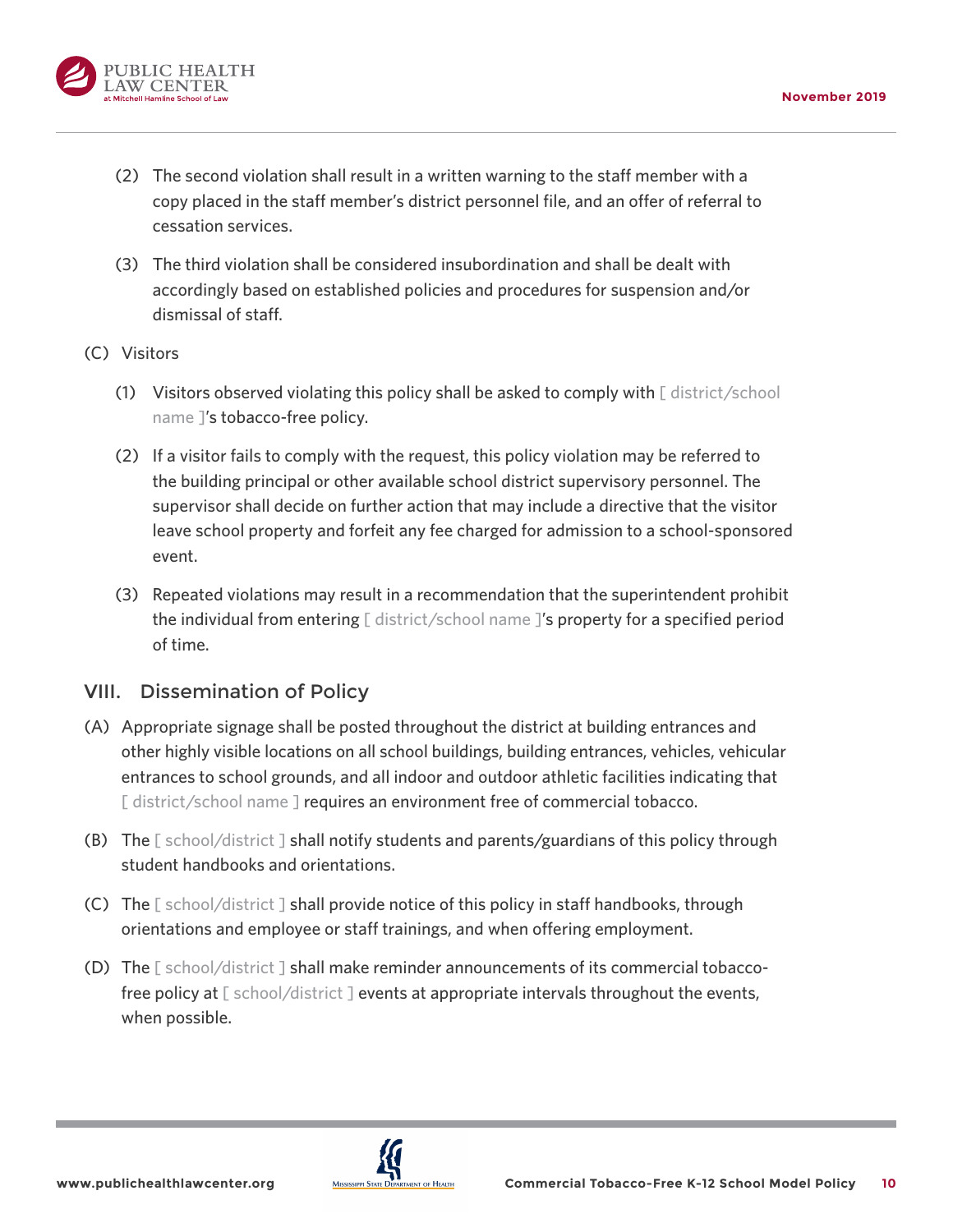<span id="page-10-0"></span>

#### IX. Program Evaluation

The tobacco-free policy shall be assessed by the school district or its designee evaluator at regular intervals, but at least once a year, to determine whether policies, policy enforcement, communication, education, staff training, and cessation programs are effective. Policies and programs shall be updated and revised accordingly.

### X. Effective Date

This policy shall take effect in full on  $[$  insert date  $]$ .

This publication was prepared by the Public Health Law Center at Mitchell Hamline School of Law, St. Paul, Minnesota, and made possible by a Tobacco-Free Communities Grant from the Minnesota Department of Health Tobacco Prevention and Control Program and by Cooperative Agreement Number 5 NU58DP006263-02-00, funded by the Centers for Disease Control and Prevention. Its contents are solely the responsibility of the authors and do not necessarily represent the official views of the Centers for Disease Control and Prevention.

The Public Health Law Center provides information and legal technical assistance on issues related to public health. The Center does not provide legal representation or advice. This document should not be considered legal advice.

## Endnotes

- [1](#page-0-0) The Public Health Law Center recognizes that traditional and commercial tobacco are different in the ways they are planted, grown, harvested, and used. Traditional tobacco is and has been used in sacred ways by Indigenous communities and tribes for centuries. Comparatively, commercial tobacco is manufactured with chemical additives for recreational use and profit, resulting in disease and death. For more information, visit: [http://www.keepitsacred.itcmi.org.](http://www.keepitsacred.itcmi.org) When the word "tobacco" is used throughout this document, a commercial context is implied and intended.
- [2](#page-0-0) 20 U.S.C. § 6083(a), [https://www.law.cornell.edu/uscode/text/20/6083.](https://www.law.cornell.edu/uscode/text/20/6083)
- [3](#page-0-0) National Association of State Boards of Education, *Tobacco-Free Environments*, [https://statepolicies.nasbe.org/health/](https://statepolicies.nasbe.org/health/categories/physical-environment/tobacco-free-environments) [categories/physical-environment/tobacco-free-environments.](https://statepolicies.nasbe.org/health/categories/physical-environment/tobacco-free-environments)
- [4](#page-2-0) Traditional and commercial tobacco are different in the ways they are planted, grown, harvested, and used. Traditional tobacco is and has been used in sacred ways by Indigenous communities and tribes for centuries. Comparatively, commercial tobacco is manufactured with chemical additives for recreational use and profit, resulting in disease and death. For more information, visit<http://www.keepitsacred.itcmi.org>. When the word "tobacco" is used throughout this document, except for the indigenous practice provision, a commercial context is implied and intended.
- [5](#page-2-0) U.S. Dep't of Health and Human Services, The Health Consequences of Smoking 50 Years of Progress: A Report of the Surgeon General (2014), [https://www.cdc.gov/tobacco/data\\_statistics/sgr/50th-anniversary/index.htm.](https://www.cdc.gov/tobacco/data_statistics/sgr/50th-anniversary/index.htm)

[6](#page-2-0) *Id*.

[7](#page-2-0) U.S. Dep't Health & Human Services, E-Cigarette Use Among Youth and Young Adults: A Report of the Surgeon General (2016), [https://e-cigarettes.surgeongeneral.gov/documents/2016\\_sgr\\_full\\_report\\_non-508.pdf.](https://e-cigarettes.surgeongeneral.gov/documents/2016_sgr_full_report_non-508.pdf)